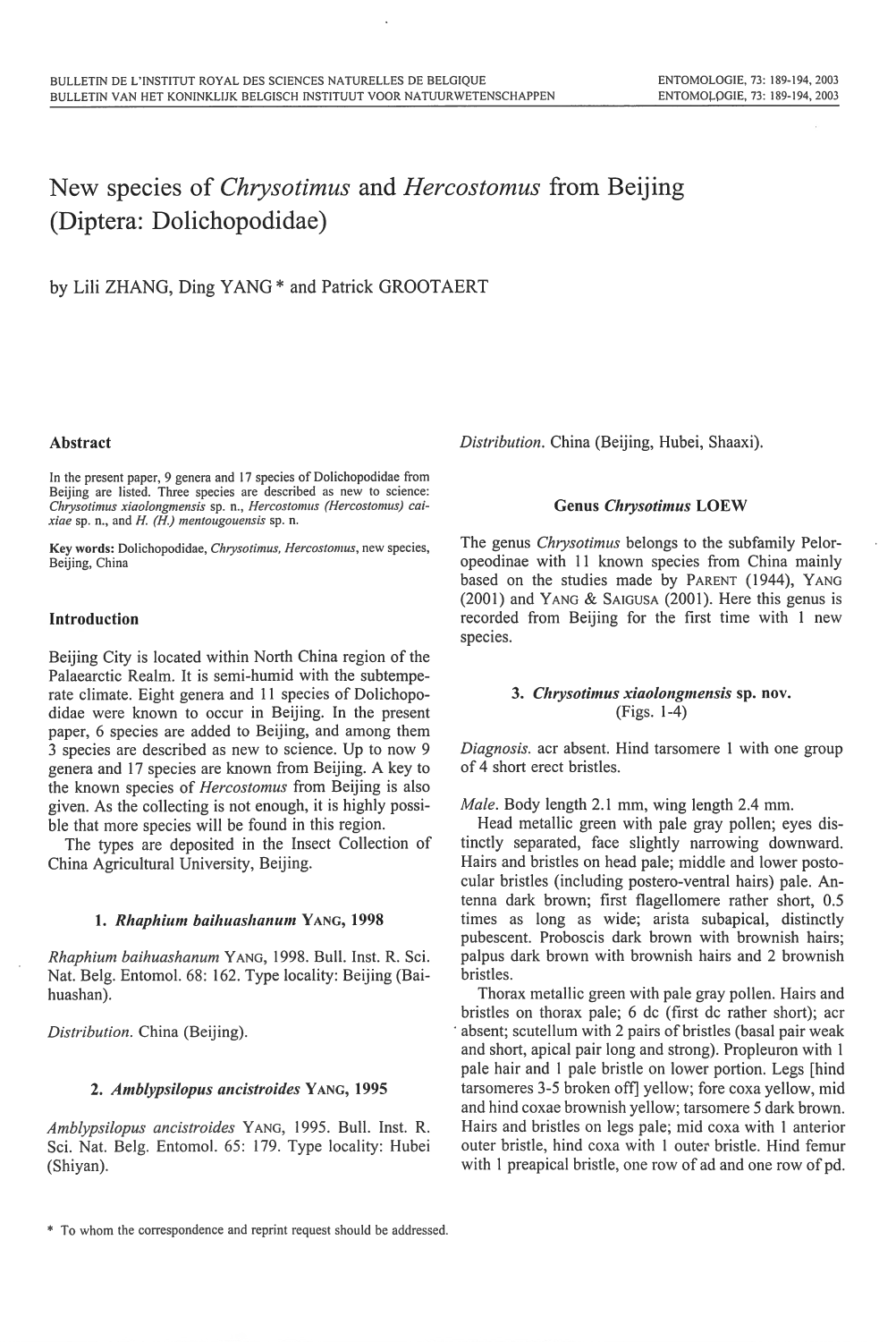

Figs. 1-4 - *Chrysotimus xiaolongmensis* sp. n. 1. wing; 2. antenna; 3. hypandrium, ventral view; 4. male genitalia, lateral view.

Fore tibia without distinct bristles; mid tibia with 2 ad and 2 pd, apically with 3 bristles; hind tibia with 1 ad and 1 pd, apically with 3 bristles. Hind tarsomere 1 with one group of 4 shoti erect bristles on basal 1/5. Relative lengths of tibia and 5 tarsomeres LI 0.8 : 0.5 : 0.2 :  $0.15: 0.07: 0.1;$  LII  $1.0: 0.55: 0.2: 0.15: 0.1: 0.1;$ LIII 1.1 : 0.4 : 0.3 : ? : ? : ?. Wing hyaline; veins brownish,  $R_{4+5}$  and M parallel apically; CuAx ratio 0.23. Squama brownish with pale hairs. Halter pale yellow.

Abdomen metallic green with gray brown pollen. Hairs and bristles on abdomen brownish. Male genitalia (Figs. 3-4): Epandrium distinctly longer than wide with 1 thick and short finger-like lateral process; surstylus nearly straight, slightly curved apically; cercus long and narrow; hypandrium somewhat taping toward apex in ventral view.

*Female.* Unknown.

*Holotype* male, Beijing: Mentougou, Xiaolongmen, 2002. IX. 8, Ding YANG.

*Distribution.* China (Beijing).

*Etymology.* The specific name refers to the type locality Xiaolongmen.

*Remarks.* The new species is similar to *Chrysotimus jlavisetus* NEGROBOV, 1978 from USSR, but can be easily

separated from the latter by the surstylus on the epan-1 drium rather short (NEGROBOV, 1978).

## 4. *Guzeriplia beijingensis* YANG et SAIGUSA, 2001

*Guzeriplia beijingensis* YANG *et* SAIGUSA, 2001. Bull. Inst. R. Sci. Nat. Belg. Entomol. 71: 157. Type locality: Beijing (Xiaolongmen).

*Distribution.* China (Beijing).

## 5. *Hydrophorus praecox* (LEHMAA'N)

*Dolichopus praecox* (LEHMANN), 1822. lndic. scholar. Hamb. Gymn. Acad.: 42 *(Dolichopus).* Type locality: "in agro Hamburgensis".

*Distribution.* China (Beijing, Henan, Shandong, Tibet, Xinjiang, Taiwan); Europe, North and South America, Australia and New Zealand.

#### 6. *Neurigona xiangshana* YANG, 1999

*Neurigona xiangshana* YANG, 1999. Bull. Inst. R. Sci. Nat. Belg. Entomol. 69: 200. Type locality: Beijing (Xiangshan).

*Distribution.* China (Beijing).

#### 7. *Syntormon beijingensis* YANG, 1998

*Syntormon beijingensis* YANG, 1998. Bull. Inst. R. Sci. Nat. Belg. Entomol. 68: 167. Type locality: Beijing (Sanbao).

*Distribution.* China (Beijing).

#### Genus *Hercostomus* LOEW

The genus *Hercostomus* is one of the largest genera in the family Dolichopodidae. It is highly diversified in China with over 200 known species. Up to now, 8 species are . known to occur in Beijing. Among them the following 2 species are described as new to science: *H. (H.) caixiae*  sp. n. , *H. (H.) mentougouensis* sp. n.

# Key to species (males) of *Hercostomus* from Beijing

- 1. Middle and lower postocular bristles black . . . . . 2
- Middle and lower postocular bristles pale yellow . . 3
- 2. First flagellomere obtuse apically, as long as wide; cercus long band-like ........................ ...... ... ..... *xiaolongmensis* YANG et SAIGUSA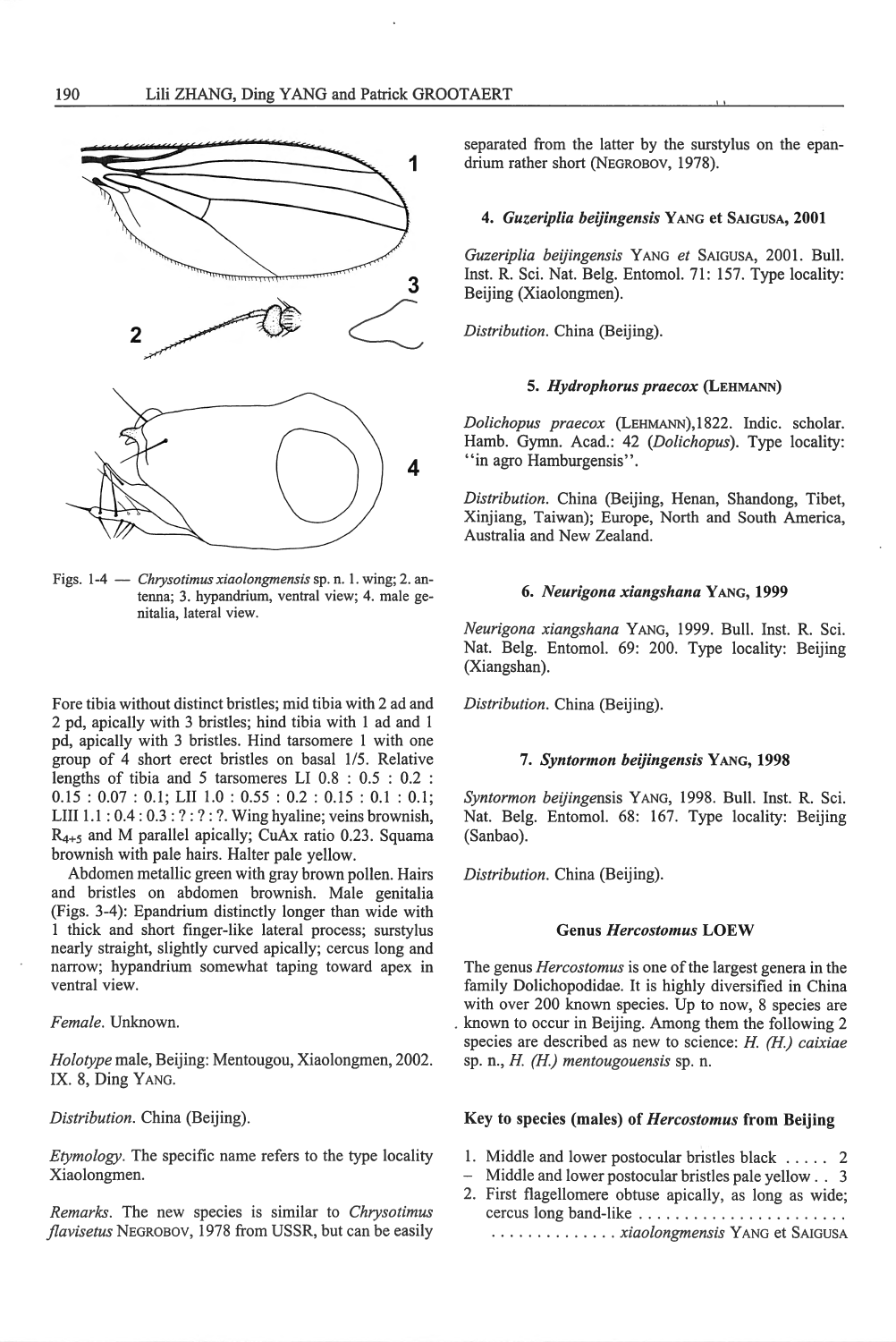

Figs. 5-7 - *Hercostomus (Hercostomus) arcticus* YANG 5. wing; 6. hypandrium, ventral view; 7. apical genital processes, lateral view.

| - First flagellomere acute apically, 1.8 times longer than<br>wide; cercus nearly quadrate beijingensis YANG |
|--------------------------------------------------------------------------------------------------------------|
| 3. First flagellomere as long as wide, obtuse apically                                                       |
| brevipilosus YANG et SAIGUSA                                                                                 |
| - First flagellomere longer than wide, acute apically 4                                                      |
| 4. Cercus large and quadrate, with distinct finger-like                                                      |
|                                                                                                              |
|                                                                                                              |
| 5. $R_{4+5}$ and M nearly paralle apically; cercus with swol-                                                |
|                                                                                                              |
| $-$ R <sub>4+5</sub> and M convergent apically; cercus without swol-                                         |
| len apex mentougouensis sp. n.                                                                               |
|                                                                                                              |
| - Cercus oval  sichuanensis YANG                                                                             |
| 7. First flagellomere with long and acute lower-apical                                                       |
| corner, 2.6 times longer than wide  caixiae sp. n.                                                           |
| $-$ First flagellomere 1.5 times as long as wide                                                             |
|                                                                                                              |
|                                                                                                              |

# 8. *Hercostomus (Hercostomus) arcticus* YANG, **1996**  (Figs. 5-7)

*Hercostomus (Hercostomus) arcticus* YANG, 1996. Dtsch. ent. Z. 43 (2): 235. Type locality: Heilongjiang, Beijing.

*Specimens examined.* 3 males, Beijing: Mentougou, Xiaolongmen, 2002.VIII.9, Shuwen An; 3 males, 5 females, Beijing: Mentougou, Xiaolongmen, 2002.VIII.9, Caixia Gao.

*Distribution.* China (Beijing, Heilongjiang, Shaanxi).

## 9. *Hercostomus (Hercostomus) beijingensis* YANG, **1996**

*Hercostomus (Hercostomus) beijingensis* YANG, 1996. Entomofauna. 17 (18): 318. Type locality: Beijing.

*Distribution.* China (Beijing, Shaanxi).

## **10.** *Hercostomus (Hercostomus) brevipilosus*  YANG et SAIGUSA, **2002**

*Hercostomus (Hercostomus) brevipilosus* YANG et SAIGU-SA, 2002. Dtsch. ent. Z. 49 (1): 65. Type locality: Shaanxi.

*Specimens examined.* 1 male, Beijing: Mentougou, Xiaolongmen, 2002.VIII.9, Shuwen An; 2 males, Beijing: Mentougou, Xiaolongmen, 2002.VIII.9, Caixia Gao.

*Distribution.* China (Beijing, Shaanxi).

## **11.** *Hercostomus (Hercostomus) caixiae* sp. **nov.**  (Figs. 8-12)

*Diagnosis.* Belonging to *baishanzuensis-species* group. First flagellomere brown, 2.6 times longer than wide, with long and acute lower apical comer. Fore tibia without distinct bristles; hind tarsomere 1 shorter than tarsomere



Figs. 8-12 - *Hercostomus (Hercostomus) caixiae* sp. n. 8. wing; 9. antenna; 10. male genitalia, lateral view; 11. hypandrium, ventral view; 12. apical genital processes, lateral view.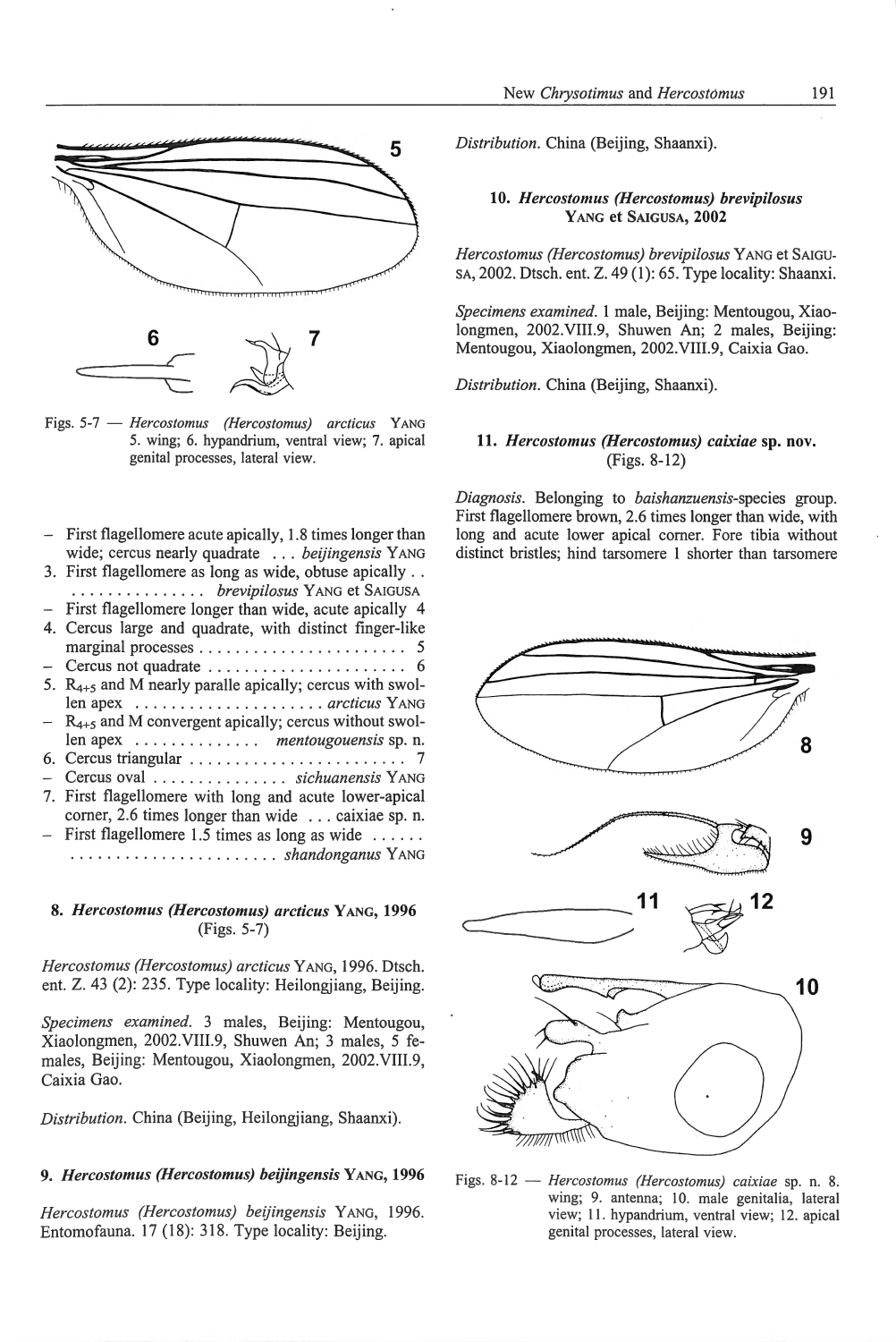2. Wing tinged with brownish. Hypandrium thick, with somewhat acute inner denticle.

*Male.* Body length 3.3 mm, <sup>w</sup>ing length 4.0 mm.

Head pale metallic green with pale gray pollen. Hairs and bristles on head black; middle and lower postocular bristles (including postero-ventral hairs) pale yellow; ocellar tubercle distinct, with 2 strong oc and 2 short posterior hairs. Antenna brown; first flagellomere brown, 2.6 times longer than wide, with long and acute lower apical corner; arista brown, subapical, short pubescent, basal segment 0.4 times as long as apical segment. Proboscis brown with black hairs, palpus dark brown with black hairs and 2 black apical bristles.

Thorax pale metallic green with pale gray pollen. Hairs <sup>a</sup>nd bristles on thorax black; 6 strong de, 3-4 irregularly paired acr; scutellum with one pair of strong bristles. Propleuron with I black bristle on lower portion. Legs [mid tarsomeres 2-5 and hind tarsomeres 4-5 broken off] yellow; fore and mid coxae brown, hind coxa brownish; tarsi brownish to brown. Hairs and bristles on legs black. Fore coxa with 2 anterior bristles, mid and hind coxae each with I outer bristle; mid and hind femora each with I preapical bristle. Fore tibia without distinct bristles; mid tibia with 3 ad (the 1st rather short), 2 pd, and 1 av, apically with 3 bristles; hind tibia with 2 ad, 3 pd, and I av, apically with 3 bristles. Fore tarsomere **1** with 1 short v at base. Relative lengths of tibia and 5 tarsomeres LI  $1.2: 0.6: 0.35: 0.25: 0.15: 0.15;$  LII  $1.8: 0.9: ?: ?: ?: ?;$ LIII  $2.0:0.55:0.7:0.5:?$ : ?. Wing hyaline, tinged with brownish; veins brown,  $R_{4+5}$  and M convergent apically; CuAx ratio 0.44. Squama brown with black hairs. Halter pale yellow.

Abdomen metallic green with gray brown pollen. Hair<sup>s</sup> on abdomen black. Male genitalia (Figs. 10-12): Epandrium with long and curved outer lateral lobe and short <sup>w</sup>ide inner lateral lobe; cercus nearly triangular, with distinct finger-like marginal processes; hypandrium thick, with somewhat acute inner denticle.

*Female.* Body length 3.2–3.7 mm, wing length 3.0–3.7 mm. Similar to male, except first flagellomere rather short, 1.3 times longer than wide; arista with rather short basal segment and fore tibia with l very short ad and I very short pd.

*Holotype* male, Beijing: Mentougou, Xiaolongmen. 2002.VIII.9, Caixia Gao. *Paratypes* 2 females, same as. holotype.

*Distribution.* China (Beijing).

*Etymology.* The new species is named after Ms. Caixia Gao.

*Remarks.* The new species is very similar to *H. (H.)*  curvilobatus YANG et SAIGUSA from Shaanxi, but can be separated from the latter by the first flagellomere 2.6 times longer than wide, and fore tibia without distinct bristles. In *curvilobatus*, the first flagellomere is 2.0 times longer than wide, and the fore tibia has 1 ad and 2 pd (YANG et SAIGUSA, 2002).

## 12. *Hercostomus mentougouensis* sp. nov. (Figs. 13- 17)

*Diagnosis.* Belonging to *cyaneculus-species* group. First flagellomere brown (except basal portion yellow), 1.4 times as long as wide. Wing hyaline, tinged with grayish, particularly on anterior field.

*Male.* Body length 4.7-5.3 mm, wing length 4.7-5.6 mm.

Head metallic green with pale gray pollen. Hairs and bristles on head black; middle and lower postocular bristles (including postero-ventral hairs) pale yellow; ocellar tubercle distinct, with 2 strong oc and 2 short posterior hairs. Antenna yellow; first flagellomere brown (except basal portion yellow), 1.4 times longer than wide; arista brown, subapical, distinct pubescent, with basal segement 0.3 times as long as apical segment. Proboscis brown with black hairs, palpus dark brown with black hairs and 2 black apical bristles.

Thorax metallic green with pale gray pollen. Hairs and bristles on thorax black; 5 strong dc, 3-4 irregularly paired acr; scutellum with one pair of strong bristles and several short marginal hairs. Propleuron with **1** black bristle on lower portion. Legs yellow; all coxae yellow; tarsi brown to dark brown except tarsomere I somewhat pale basally. Hairs and bristles on legs black. Fore coxa with 2 anterior bristles, mid and hind coxae with **1** outer bristle; mid and hind femora with I preapical bristle. Fore tibia with 2 ad and I pd, apically with 3 bristles (apv rather long); mid tibia with 4 ad (the 1st rather short), 2 pd and 2 av, apically with 4 bristles; hind tibia with 3 ad, 4 pd, and 3- 4 av, apically with 3 bristles. Fore tarsomere **1**  with I short v at base, hind tarsomere I with 1 v at base. Relative lengths of tibia and 5 tarsomeres LI 1.8 : 0.9 : 0.5 : 0.3 : 0.2 : 0.2; LII 2.6 : 1.2 : 0.55 : 0.5 : 0.3 : 0.2; LIII 2.9: 0.9: 1.0 : 0.7: 0.35 : 0.25. Wing hyaline, tinged with grayish, particularly on anterior field; veins brown,  $R_{4+5}$ and M convergent apically; CuAx ratio 0.8. Squama brown with black hairs. Halter pale yellow.

Abdomen metallic green with gray brown pollen. Hairs <sup>a</sup>nd bristles on abdomen brownish. Male genitali<sup>a</sup> (Figs. 15-17): Epandrium longer than wide, nearly truncate apically, with lateral lobe short and slightly curved apically; cercus large and quadrate, with some finger-like marginal processes; hypandrium straight and obtuse apically; aedeagus slender and somewhat swollen apically.

*Female.* Body length 5.1–5.5 mm, wing length 5.2-5.5 mm. Similar to male.

*Holotype* male, Beijing: Mentougou, Xiaolongmen, 2002.VIIL9, Caixia Gao & Shuwen An. *Paratypes* 86 males, 149 females, same as holotype.

*Distribution.* China (Beijing).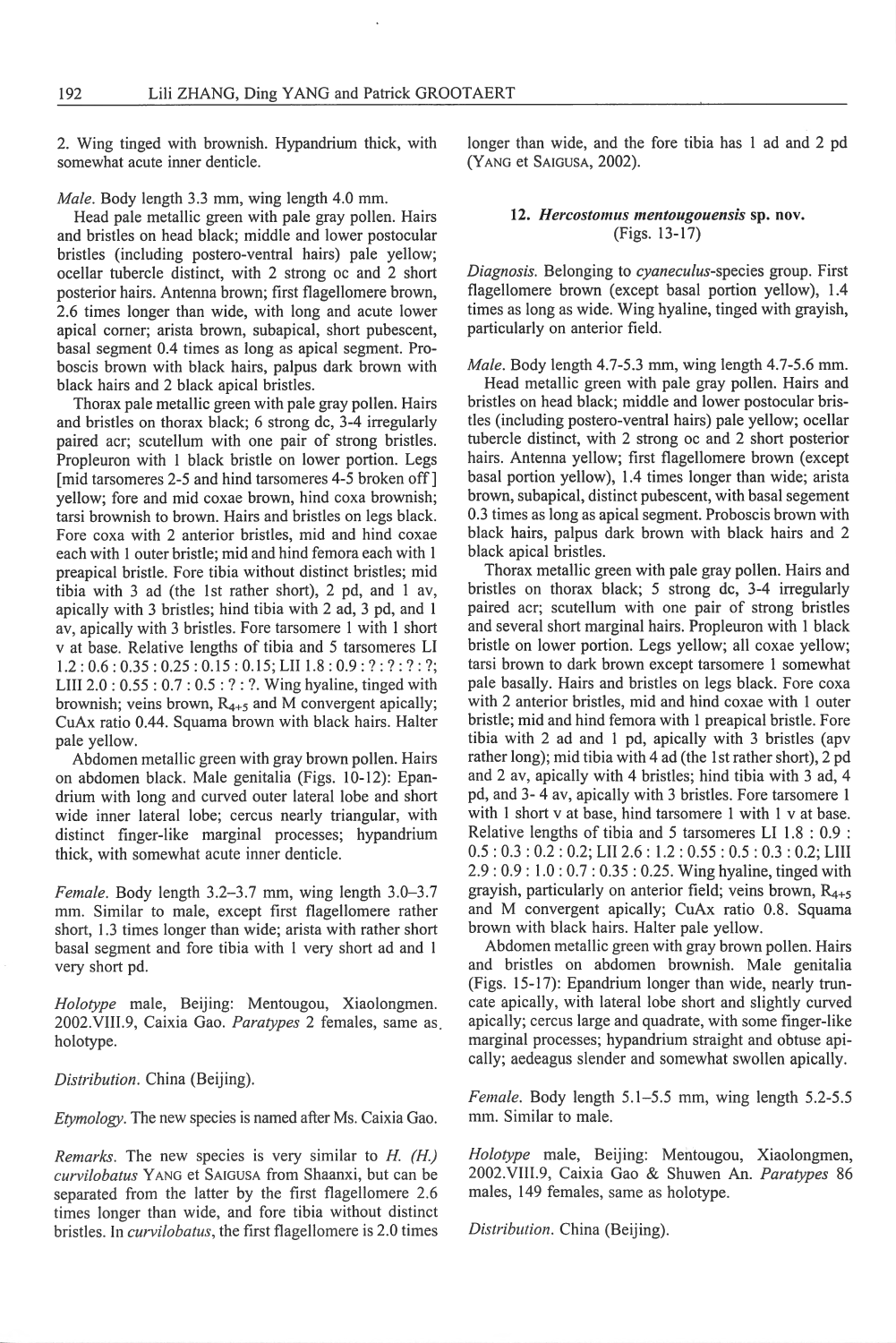![](_page_4_Figure_0.jpeg)

![](_page_4_Figure_1.jpeg)

![](_page_4_Figure_2.jpeg)

Fig. 13-17 - *Hercostomus (Hercostomus) mentougouensis*  sp. n. 13. wing; 14. antenna; 15. male genitalia, lateral view; 16. cercus; 17. hypandrium, ventral view.

*Etymology.* The specific name refers to the type locality Mentougou.

*Remarks.* The new species is very similar to *H. (H.) arcticus* YANG from Heilongjiang and Beijing, but can be separated from the latter by  $R_{4+5}$  and M convergent

apically, cercus quadrate and hypandrium obtuse apically in ventral view. In *arcticus*,  $R_{4+5}$  and M are nearly parallel, the cercus has the somewhat swollen apex, and the hypandrium is somewhat acute in ventral view (YANG, 1996 b).

## 13. *Hercostomus (Hercostomus) shandonganus*  YANG, 1996

*Hercostomus (Hercostomus) shandonganus* YANG, 1996. Dtsch. ent. Z. 43 (2): 239. Type locality: Shandong.

*Specimen examined.* 1 male, Beijing: Mentougou, Xiaolongmen, 2002.VIII.10, Shuwen An.

*Distribution.* China (Beijing, Shandong).

## 14. *Hercostomus (Hercostomus) sichuanensis*  YANG, 1997

*Hercostomus (Hercostomus) sichuanensis* YANG, 1997. Stud. Dipt. 4 (1): 119. Type locality: Sichuan (Maerkang).

*Specimen examined.* 1 male 2 females, Beijing: Mentougou, Xiaolongmen, 1999.VII.22-25, Xueyou Hu.

Distribution. China (Beijing, Sichuan).

## 15. *Hercostomus (Hercostomus) xiaolongmensis*  YANG et SAIGUSA, 2001

*Hercostomus (Hercostomus) xiaolongmensis* YANG et SAIGUSA, 2001. Bull. Inst. R. Sci. Nat. Belg. Ent. 71: 159. Type locality: Beijing.

*Distribution.* China (Beijing, Shaanxi, Yunnan).

## 16. *Dolichopus aubertini* PARENT, 1936

*Dolichopus aubertini* PARENT, 1936. Encycl. ent. (BII) Dipt. 7: 126 *(Dolichopus).* Type locality: Chine, Tien-tsin (China).

*Distribution.* China (Beijing, Tianjin, Hebei).

## 17. *Dolichopus bigeniculatus* PARENT, 1926

*Dolichopus bigenicultus* PARENT, 1926. Encycl. ent. (BII) Dipt. 3: 114 *(Dolichopus).* Type locality: Zi-Ka-Wei [= near Shanghai] (China).

*Distribution.* China (Beijing, Henan, Shaanxi, Sichuan, Zhejiang, Jiangsu, Anhui); Russia.